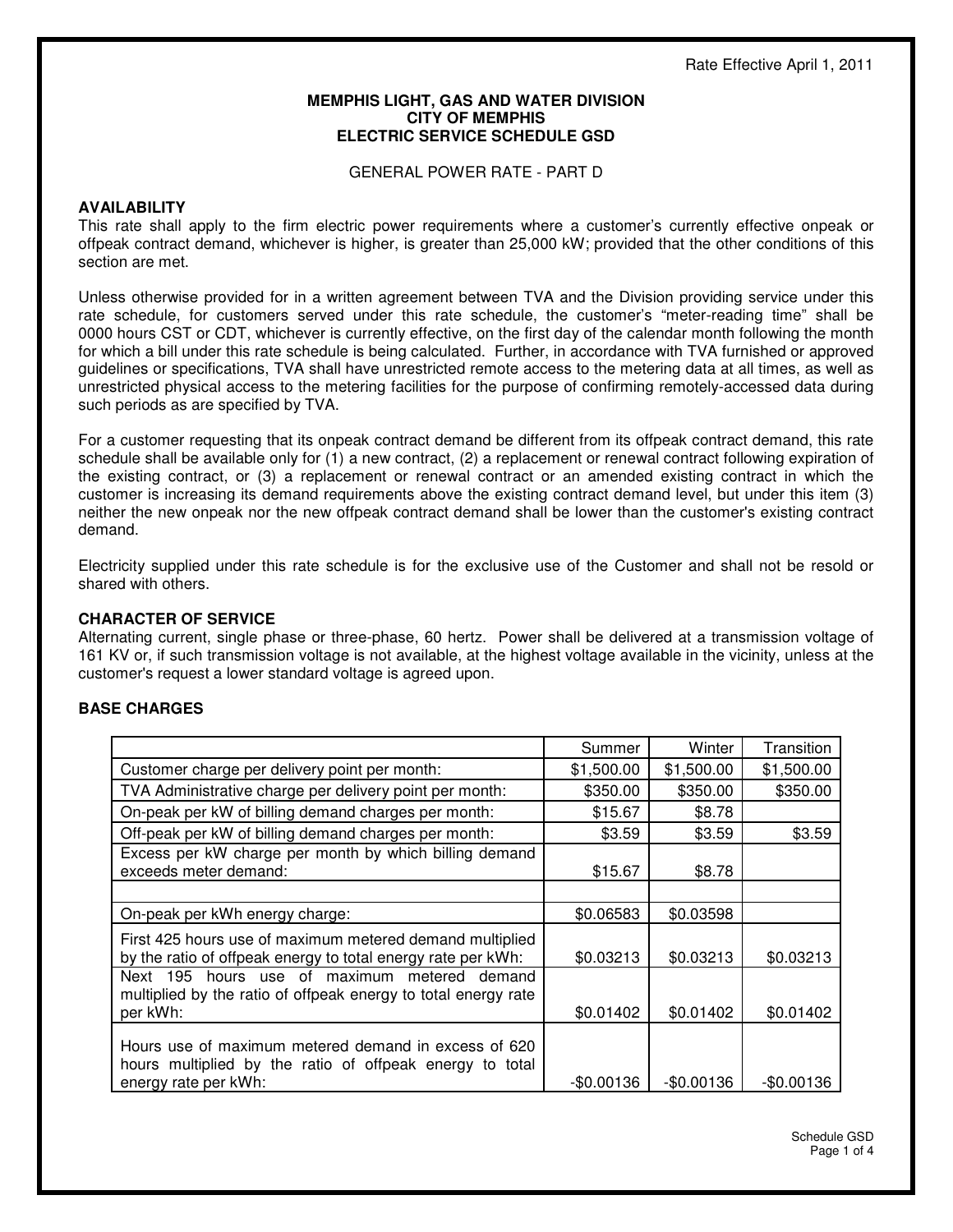#### **TENNESSEE VALLEY AUTHORITY FUEL COST AND PURCHASED POWER ADJUSTMENT RIDER**

The above rates are subject to adjustment under the provisions of the Tennessee Valley Authority Fuel Cost and Purchased Power Adjustment Rider.

## **ADJUSTMENT**

The base demand and energy charges shall be increased or decreased in accordance with the current Adjustment Addendum published by TVA. (In addition, such charges shall be increased or decreased to correspond to increases or decreases determined by TVA in the value of the hydro generation benefit allocated to residential customers.)

## **DETERMINATION OF SEASONAL PERIODS**

Summer Period shall mean the June, July, August, and September billing months. Winter Period shall mean the December, January, February, and March billing months. Transition Period shall mean the April, May, October, and November billing months.

## **DETERMINATION OF ONPEAK AND OFFPEAK HOURS**

Except for Saturdays and Sundays and the weekdays that are observed as Federal holidays for New Year's Day, Memorial Day, Independence Day, Labor Day, Thanksgiving Day, and Christmas Day, onpeak hours for each day shall be from 1 p.m. to 7 p.m. during the Summer Period and from 4 a.m. to 10 a.m. during the Winter Period. For the Summer Period and the Winter Period, all other hours of each day that are not otherwise defined as onpeak hours and all hours of such excepted days shall be offpeak hours. For the Transition Period, all hours shall be offpeak hours. Such times shall be Central Standard Time or Central Daylight Time, whichever is then in effect. Said onpeak and offpeak hours are subject to change by TVA. In the event TVA determines that such changed onpeak and offpeak hours are appropriate, it shall so notify Division at least 12 months prior to the effective date of such changed hours, and Division shall promptly notify customer.

## **DETERMINATION OF ONPEAK AND OFFPEAK DEMANDS, MAXIMUM METERED DEMAND, AND ENERGY AMOUNTS**

The onpeak and offpeak kWh for any month shall be the energy amounts taken during the respective hours of the month designated under this rate schedule as onpeak and offpeak hours; provided, however, that notwithstanding the metered energy amount, the offpeak energy for any month shall in no case be less than the product of (1) the offpeak billing demand as calculated in the last sentence of the paragraph below and (2) 110 hours (reflecting a 15 percent load factor applied to the average number of hours in a month).

Division shall meter the onpeak and offpeak demands in kW of all customers taking service under this rate schedule. The onpeak metered demand and offpeak metered demand for any month shall be determined separately for the respective hours of the month designated under this rate schedule as onpeak and offpeak hours and in each case shall be the highest demand during any 30-consecutive-minute period beginning or ending on a clock hour of the month of the load metered in kW, and, except as provided below in this section, such amounts shall be used as the onpeak and offpeak billing demands. The maximum metered demand for any month shall be the higher of (1) the highest onpeak metered demand in the month or (2) the highest offpeak metered demand in the month. The onpeak billing demand shall in no case be less than the sum of (1) 30 percent of the first 5,000 kW, (2) 40 percent of the next 20,000 kW, (3) 50 percent of the next 25,000 kW, (4) 60 percent of the next 50,000 kW, (5) 70 percent of the next 100,000 kW, (6) 80 percent of the next 150,000 kW, and (7) 85 percent of all kW in excess of 350,000 kW of the higher of the currently effective onpeak contract demand or the highest onpeak billing demand established during the preceding 12 months. The offpeak billing demand shall in no case be less than the sum of (1) 30 percent of the first 5,000 kW, (2) 40 percent of the next 20,000 kW, (3) 50 percent of the next 25,000 kW, (4) 60 percent of the next 50,000 kW, (5) 70 percent of the next 100,000 kW, (6) 80 percent of the next 150,000 kW, and (7) 85 percent of all kW in excess of 350,000 kW of the higher of the currently effective offpeak contract demand or the highest offpeak billing demand established during the preceding 12 months.

# **FACILITIES RENTAL CHARGE**

There shall be no facilities rental charge under this rate schedule for delivery at bulk transmission voltage levels of 161 kV or higher.

For delivery at less than 161 kV, there shall be added to the customer's bill a facilities rental charge. This charge shall be \$.38 per kW per month except for delivery at voltages below 46 kV, in which case the charge shall be \$.97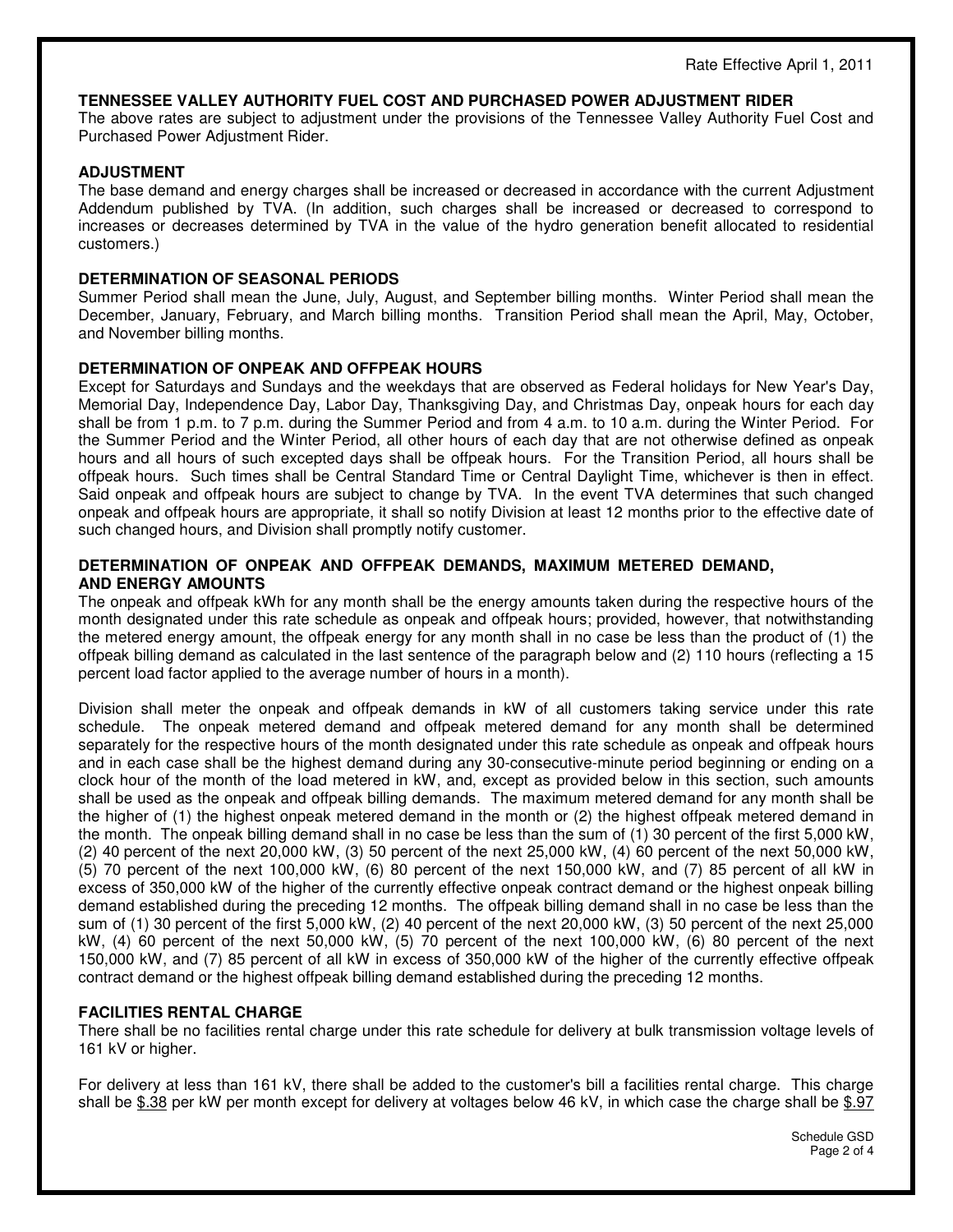per kW per month for the first 10,000 kW and \$.76 per kW per month for the excess over 10,000 kW. Such charge shall be applied to the highest of (1) the highest onpeak or offpeak billing demand established during the latest 12 consecutive-month period, (2) the customer's currently effective onpeak contract demand, or (3) the customer's currently effective offpeak contract demand and shall be in addition to all other charges under this rate schedule, including minimum bill charges.

## **REACTIVE DEMAND CHARGES**

If the reactive demand (in kVAR) is lagging during the 30-consecutive-minute period beginning or ending on a clock hour of the month in which the customer's highest metered demand occurs, there shall be added to the customer's bill a reactive charge of \$1.46 per kVAR of the amount, if any, by which the reactive demand exceeds 33 percent of such metered demand. If the reactive demand (in kVAR) is leading during the 30 consecutive minute period beginning or ending on a clock hour of the month in which the customer's lowest metered demand (excluding any metered demands which are less than 25 percent of the highest metered demand) occurs, there shall be added to the customer's bill a reactive charge of \$1.14 per kVAR of the amount of reactive demand. Such charges shall be in addition to all other charges under this rate schedule, including minimum bill charges.

## **MINIMUM MONTHLY BILL**

The monthly bill under this rate schedule, excluding any facilities rental charges and any reactive charges, shall not be less than the sum of (1) the base customer charge, (2) the portion of the base demand charge, as adjusted, (but excluding the additional portion thereof applicable to excess of billing demand over contract demand) applicable to onpeak billing demand applied to the customer's onpeak billing demand, (3) the portion of the base demand charge, as adjusted, (but excluding the additional portion thereof applicable to excess of billing demand over contract demand) applicable to any excess of offpeak over onpeak billing demand applied to the amount, if any, by which the customer's offpeak billing demand exceeds its onpeak billing demand, (4) the base onpeak energy charge, as adjusted, applied to the customer's onpeak energy takings, and (5) the base offpeak energy charge, as adjusted, applied to the higher of customer's actual offpeak energy takings or the minimum offpeak energy takings amount provided for in the first paragraph of the section of this rate schedule entitled "Determination of Onpeak and Offpeak Demands, Maximum Metered Demand, and Energy Amounts".

Division may require minimum bills higher than those stated above.

#### **CONTRACT REQUIREMENT**

Division shall require contracts for all service provided under this rate schedule. The contract shall be for an initial term of at least 5 years and any renewals or extensions of the initial contract shall be for a term of at least 5 years; after 10 years of service, any such contract for the renewal or extension of service may provide for termination upon not less than 16 months' notice. The customer shall contract for its maximum requirements, which shall not exceed the amount of power capable of being used by customer, and Division shall not be obligated to supply power in greater amount at any time than the customer's currently effective onpeak or offpeak contract demand. If the customer uses any power other than that supplied by Division under this rate schedule, the contract may include other special provisions. The rate schedule in any power contract shall be subject to adjustment, modification, change, or replacement from time to time as provided under the power contract between Division and TVA.

# **PAYMENT**

Above rates and charges are net. In the event that any bill is not paid on or before the delinquent date shown on bill, there shall be added to the bill an amount equal to 5 percent on the first \$250.00 of the bill plus one percent on any portion of the bill exceeding \$250.00; to any amount remaining unpaid 30 days after the delinquent date of the bill, there shall be added a penalty of one percent, and an additional one percent shall be added at the end of each successive 30-day period until the amount is paid in full.